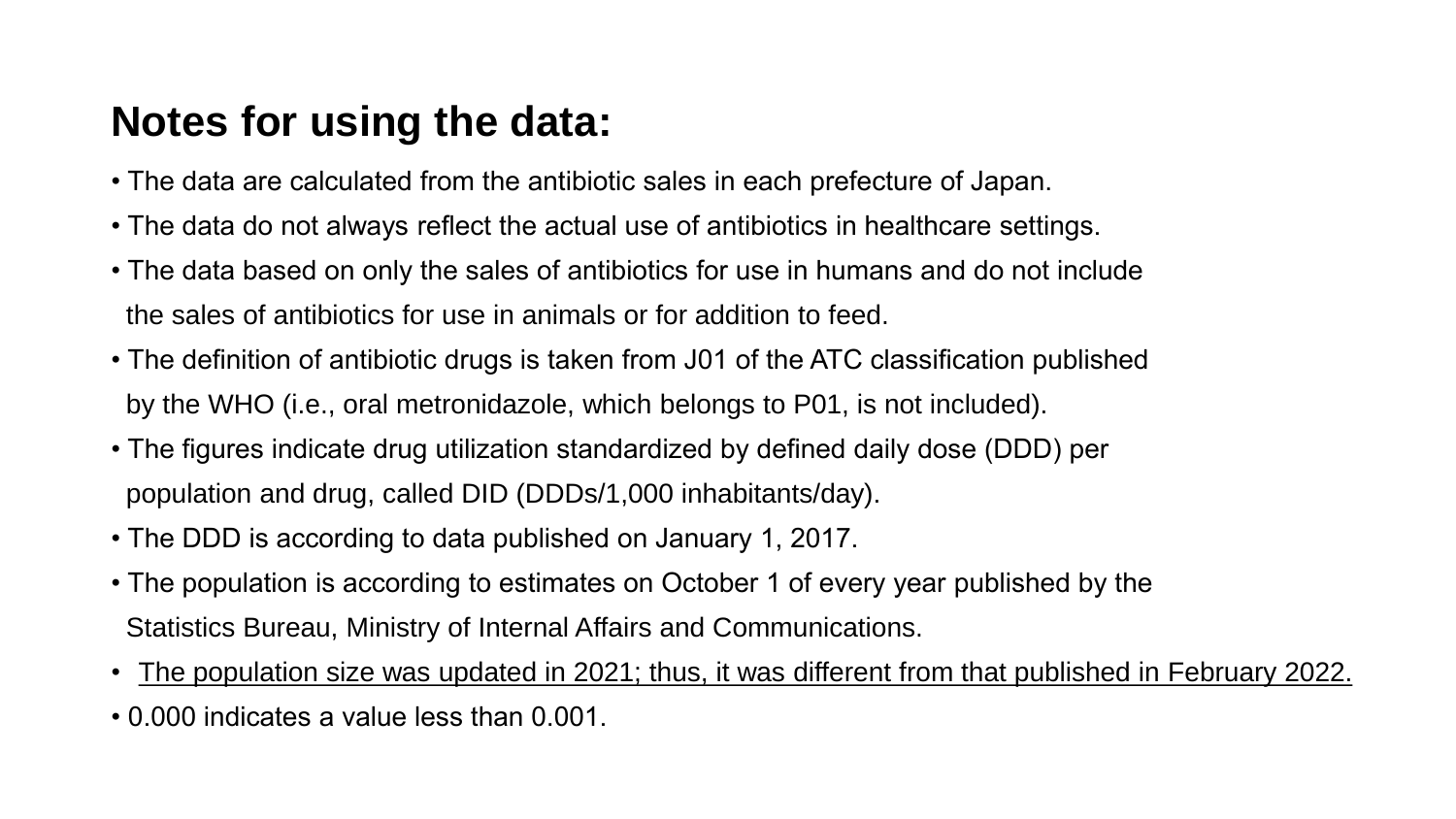# **Oral + Parenteral**

## Change in Antimicrobial Consumption in Japan (2013-2021) by ATC3



Based on sales data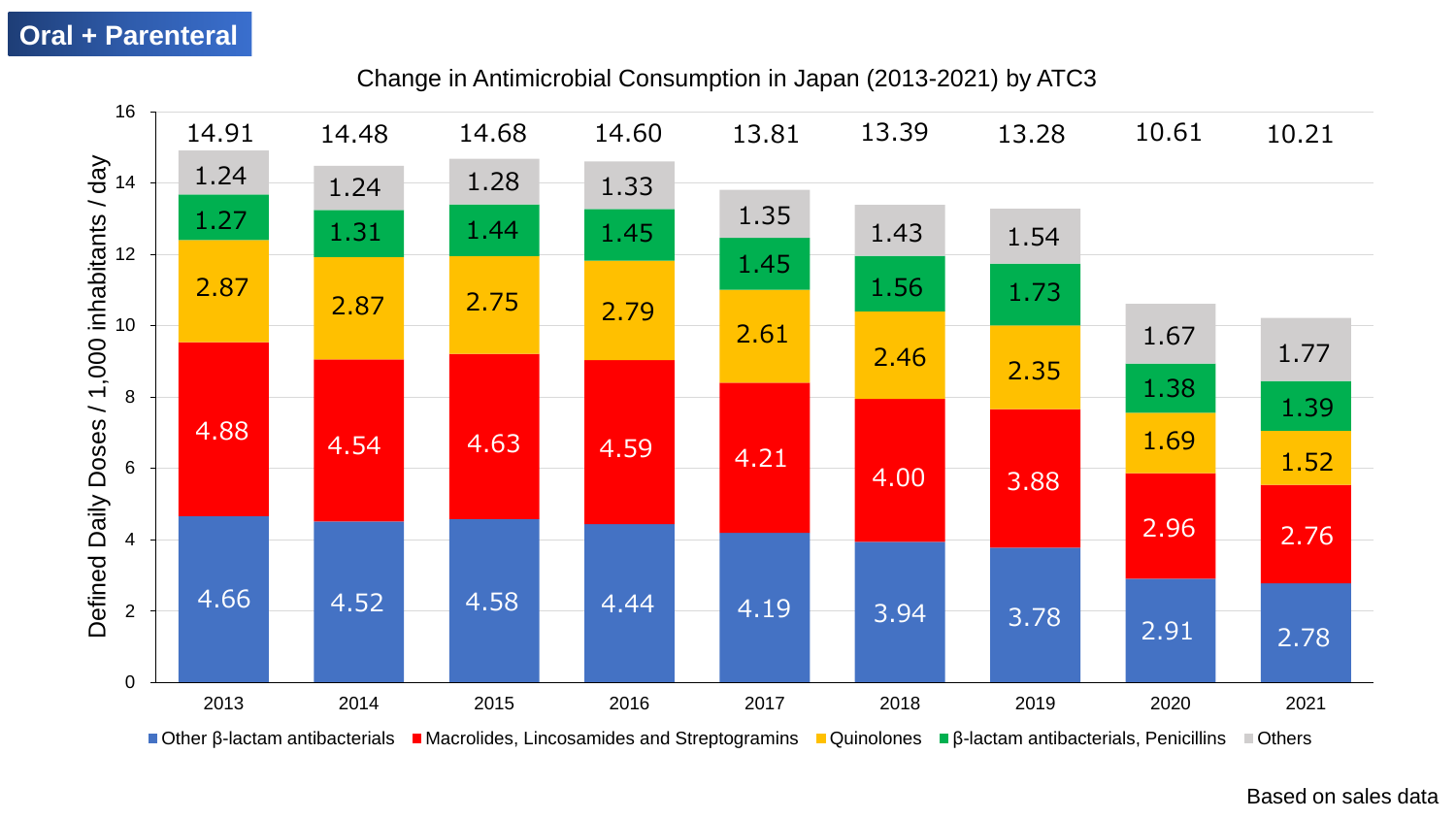# **Oral + Parenteral**

## Change in Antimicrobial Consumption in Japan (2013-2021) by route of administration



■ Parenteral ■ Oral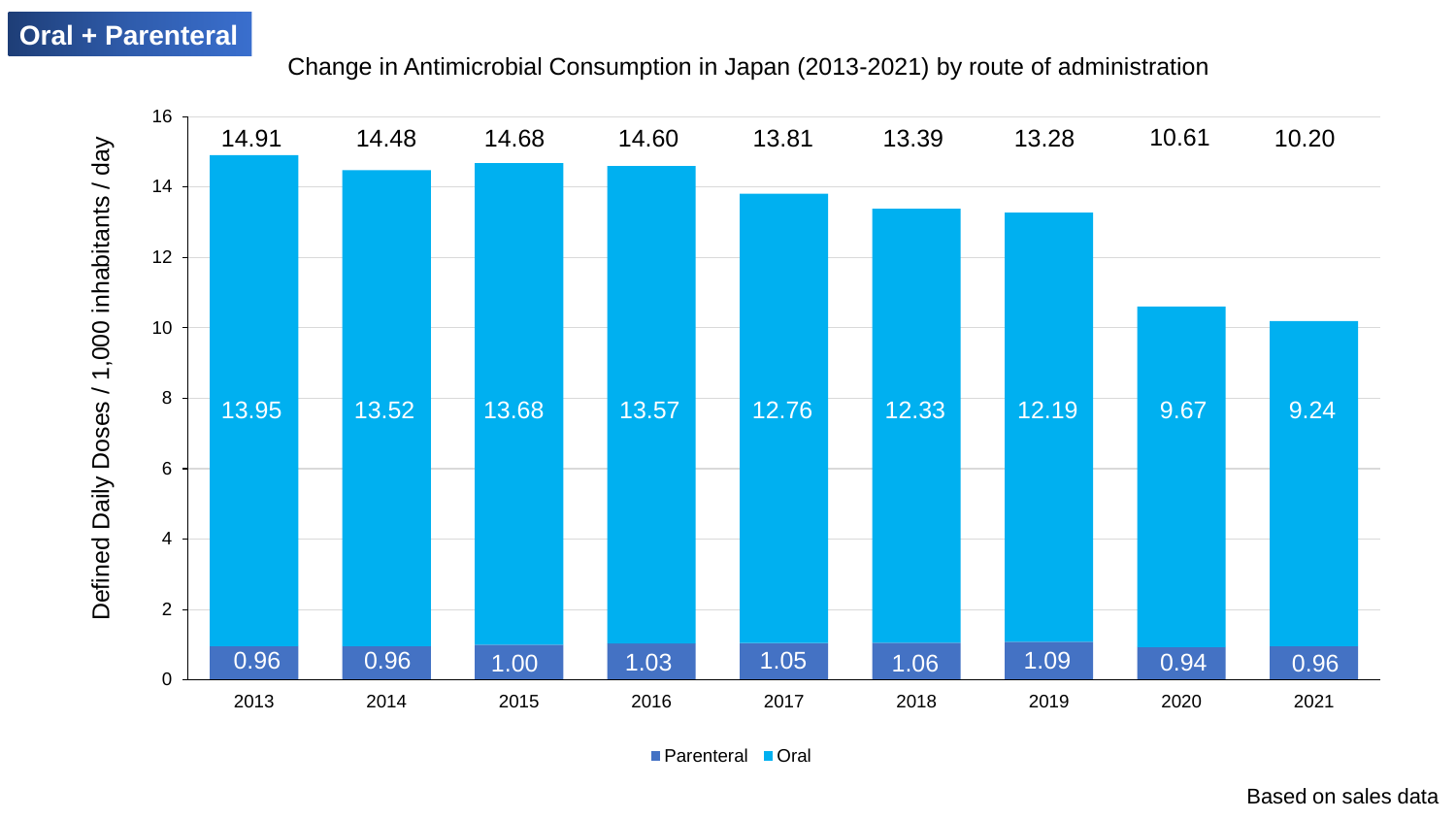# **Oral + Parenteral**

#### Change in Antimicrobial Consumption in Japan (2013-2021) by AWaRe Classification



Based on sales data